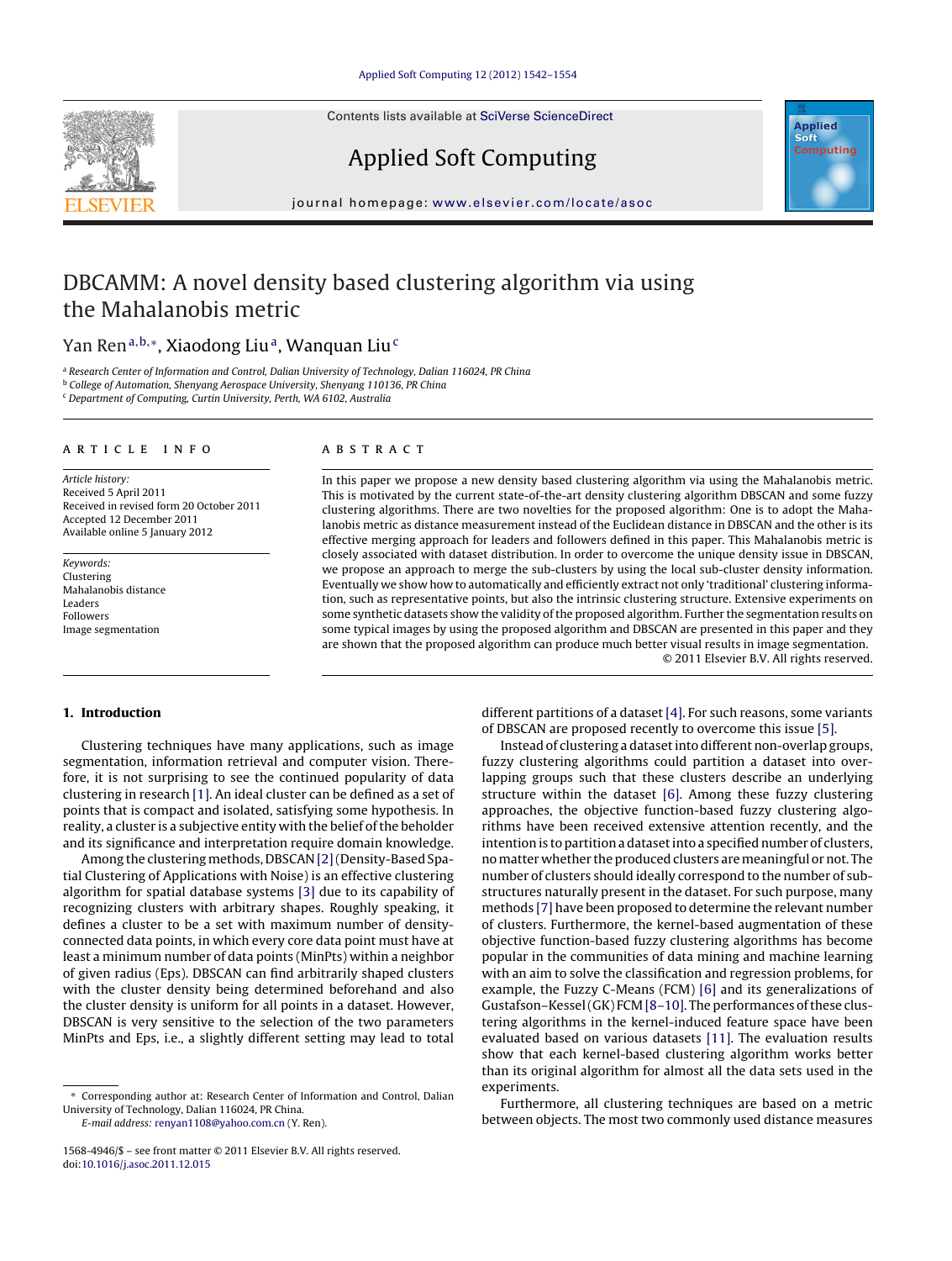are Euclidean distance and Mahalanobis distance [\[12\].](#page--1-0) For example, the DBSCAN calculates the Euclidean distances between points in order to select the optimal clustering result, and the FCM algorithm also uses the Euclidian metric [\[13\].](#page--1-0) The GK algorithm extends the FCM algorithm by utilizing the Mahalanobis distance. In fact, many algorithms need to be equipped with a suitable distance metric, through which the neighboring data points can be identified. Intuitively, the Euclidean distance metric implies that each data point is equally important and independent from others, and this may not be always true in applications. In contrast, a good distance metric should identify important features and discriminate relevant and irrelevant features. Thus, selecting such a good distance metric is highly problem-specific and it may determine the success or failure of a clustering algorithm or the developed system [\[14–17\].](#page--1-0) The Mahalanobis distance takes into account the correlation within the two variables or attributes and it serves anideal choice inthis paper.

In this paper, we propose a novel clustering algorithm based on the Mahalanobis distance named as DBCAMM (density based clustering algorithm with Mahalanobis metric). Briefly speaking for the clustering process, DBCAMM derives the leaders in succession and the points in the leader's neighbors are viewed as followers. The distance metric for selecting neighbor points is by using the Mahalanobis distance between two points, in which the distribution of the dataset will be taken into account. Consequently all leaders will form a chain, and the former is the latter's leader, i.e., the leaders have a sequence of order. Then a hierarchical clustering approach is designed, which starts with the first leader and its followers. Pairs of the followers of the new derived leader and the existing clusters are then successively merged by using the local neighbors' information until all points are assigned into a cluster. Compared with DBSCAN, DBCAMM needs not to use the concepts of "the densityreachability" and "the density-connectivity", which depend on a unified density for whole dataset. DBCAMM needs not to define any local or global density parameters like some DBSCAN variants [\[18\].](#page--1-0) Especially, experimental results demonstrate that DBCAMM not only outperforms the related existing algorithms in performance but also has lower computational complexity than DBSCAN. Compared with the objective function-based fuzzy clustering algorithms, DBCAMM also possesses lower computational complexity and experimental results confirm that the quality of clustering produced by DBCAMM is much better than those produced by the existing objective function-based fuzzy clustering algorithms.

The remainder of this paper is organized as follows. Section 2 will briefly introduce the related works. In [Section](#page--1-0) [3,](#page--1-0) the proposed algorithm of DBCAMM is presented. The experimental results and the empirical comparisons on synthetic examples are shown in [Section](#page--1-0) [4.](#page--1-0) The results on image segmentation are reported in [Section](#page--1-0) [5.](#page--1-0) [Section](#page--1-0) [6](#page--1-0) concludes this paper.

#### **2. Related works**

#### 2.1. DBSCAN

Since the proposed DBCAMM is a density based clustering algorithm and it is closely related to DBSCAN. We first briefly introduce DBSCAN in this section in order to compare them effectively. In fact, DBSCAN [\[2\]](#page--1-0) is designed to discover clusters and noise points for Spatial Database Systems. It defines a cluster to be a maximum set of density-connected data points, in which every core data point in a cluster must have at least a minimum number of data points (MinPts) within a neighbor of given radius (Eps). After DBSCAN clustering, all data points within one cluster can be reached from one to another by traversing a path of density-connected data points while the data points across different clusters cannot. DBSCAN can find arbitrarily shaped clusters. However, DBSCAN is very sensitive to the selection of two parameters MinPts and Eps, i.e., slightly different setting of them may lead to very different partitions of dataset [\[4\].](#page--1-0) In order to describe DBSCAN in more detail, we need the following concepts [\[2\].](#page--1-0)

In DBSCAN, the distance of two points is determined by a distance metric, such as the Euclidean distance. For two points p and q in a dataset D, the distance between them is denoted by  $dist(p, \theta)$ q). Usually the distance is only dependent on these two points and independent on the dataset distribution.

**Definition 1.** (Eps-neighborhood). The Eps-neighborhood of a point *p* is defined by  $\{q \in D | dist(p, q) \leq Eps\}.$ 

**Definition 2.** (Core point). A core point contains at least a minimum number (MinPts) of other points within its Epsneighborhood.

**Definition 3.** (Directly density-reachable). A point p is directly density-reachable from a point  $q$  if  $p$  is within the Epsneighborhood of  $q$ , and  $q$  is a core point.

**Definition 4.** (Density-reachable). A point p is density-reachable from the point q with respect to Eps and MinPts if there is a chain of points  $p_1, \ldots, p_n$ ,  $p_1 = q$  and  $p_n = q$  such that  $p_{i+1}$  is directly densityreachable from  $p_i$  with respect to Eps and MinPts, for  $1 \le i \le n$ ,  $p_i \in D$ .

**Definition 5.** (Density-connected). A point p is density-connected to a point q with respect to Eps and MinPts if there is a point  $o \in D$ such that both  $p$  and  $q$  are density-reachable from  $o$  with respect to Eps and MinPts.

**Definition 6.** (Density-based cluster). A cluster C is a non-empty subset of D satisfying the following "maximality" and "connectivity" requirements:

- (1)  $∀p, q$ : if  $q ∈ C$  and p is density-reachable from q with respect to Eps and MinPts, then  $p \in C$ .
- (2)  $\forall p, q \in C: p$  is density-connected to q with respect to Eps and MinPts.

**Definition 7.** (Border point). A point p is a border point if it is not a core point but density-reachable from another core point.

With these concepts, one can state the following DBSCAN algorithm as follows.

#### DBSCAN

Step 1. Select the two parameters Eps and MinPts.

Step 2. Mark all the points in the dataset as unclassified and set  $t = 1$ .

Step 3. Find an unclassified core-point p with parameters Eps and MinPts. Mark the point  $p$  to be classified. Start a new empty cluster  $C_t$  and assign p to this cluster.

Step 4. Find all the unclassified points in the Eps-neighborhood of p and define them seed points.

Step 5. Take a point  $q$  in the set of seed points, mark  $q$  to be classified, assign q to the cluster  $C_t$ , and remove q from the set of seed points.

Step 6. Check if  $q$  is a core-point with parameters Eps and MinPts, if so, add all the unclassified points in the Eps-neighborhood of  $q$ to the set of seed points.

Step 7. Repeat steps 5 and 6 until the set of seed points is empty. Step 8. Set  $t = t + 1$  and repeat steps 3–7 until no more core points can be found.

Step 9. Output all the clusters found so far; and mark all the points which do not belong to any cluster as noise points.

End.